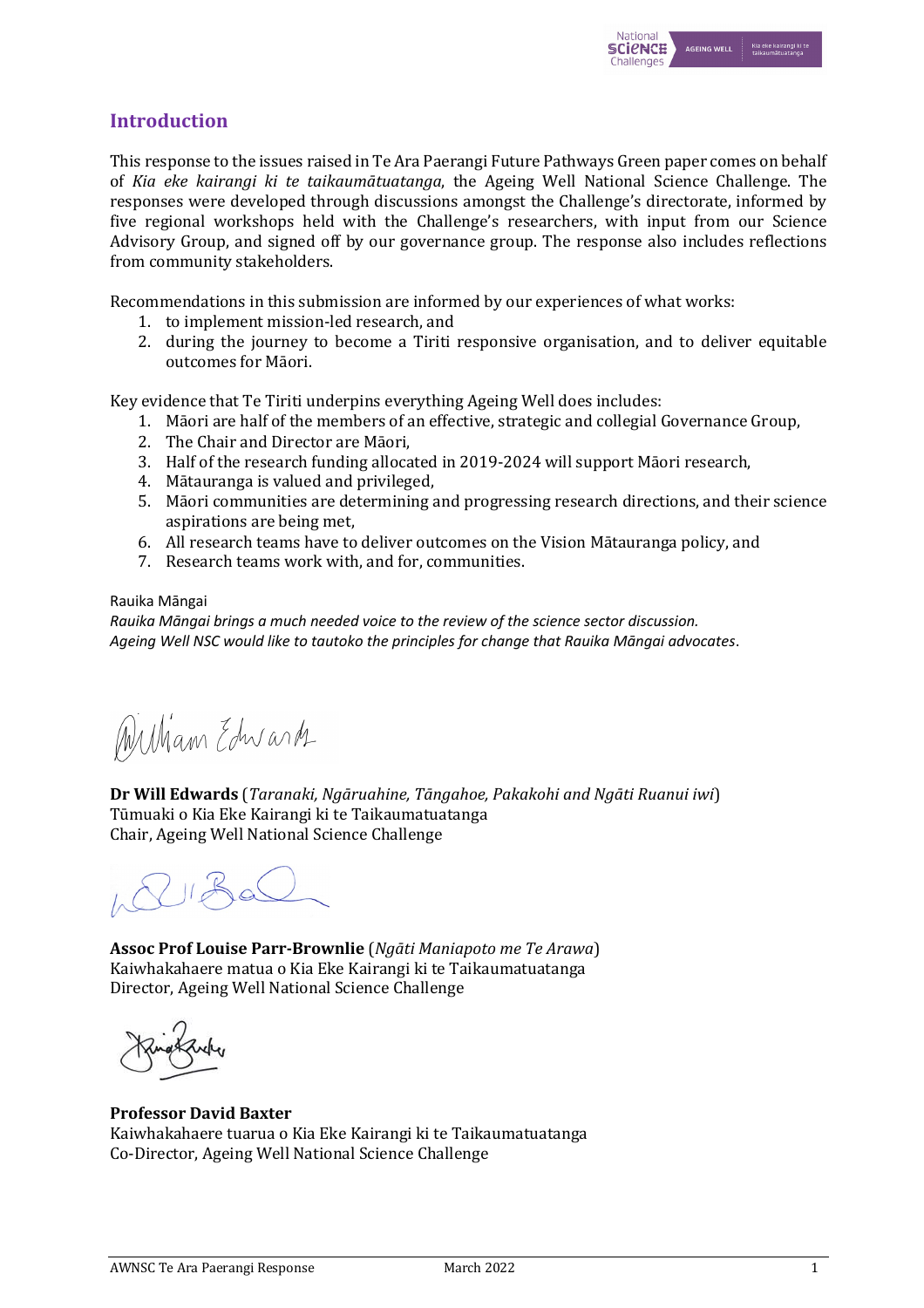# **Summary of key points**

## **1. Priorities design**

We support defining a set of national research priorities, with the areas being those likely to be priorities over an extended period e.g. 30 years.

### **2. Priority-setting process**

There should be no predetermination of priorities, because of existing structures or interests of organisations. Consultation should be deep and encompass harder to reach groups, such as Māori, Pacific, with processes that accommodate their needs.

### **3. Operationalising Priorities**

Each priority ought to have independent, expert governance, reflecting true partnership with Māori. Governance expertise can be shared across priorities. Priority funding needs to be allocated for extended periods, and reflect the real costs of research, including those of stakeholders and comunities.

### 4**. Engagement**

The old science sector does not work for Māori. **Success** will require starting with a clean slate and engaging in kōrero with an open mind. **Failure** would be implementing minor changes (Band-Aid approach) to the current system.

#### **5. Mātauranga Māori**

Māori leadership should be visible in science sector organisations at all levels, including governance and management. Organisational changes will also be needed within MBIE.

#### **6. Regionally based Māori knowledge hubs**

Regional hubs will help whānau, hapū, and iwi engage, but it will be important to consider interregional engagement to amplify outcomes for national Māori benefit. A national Māori Science Authority would provide a national level organisation to interact with the Crown and regional knowledge hubs.

## **7. Core functions**

These should be identified by an independent national group.

## **8.** Establishing a base grant and base grant design

Robust and transparent reporting, monitoring and auditing on how base funding has been used is critical, but performance metrics need to be re-thought. Any model of base funding should be scalable and work for small research organisations, not just universities and CRIs.

#### **9. Institution design**

Collaborative research institutions require strong, enduring relationships.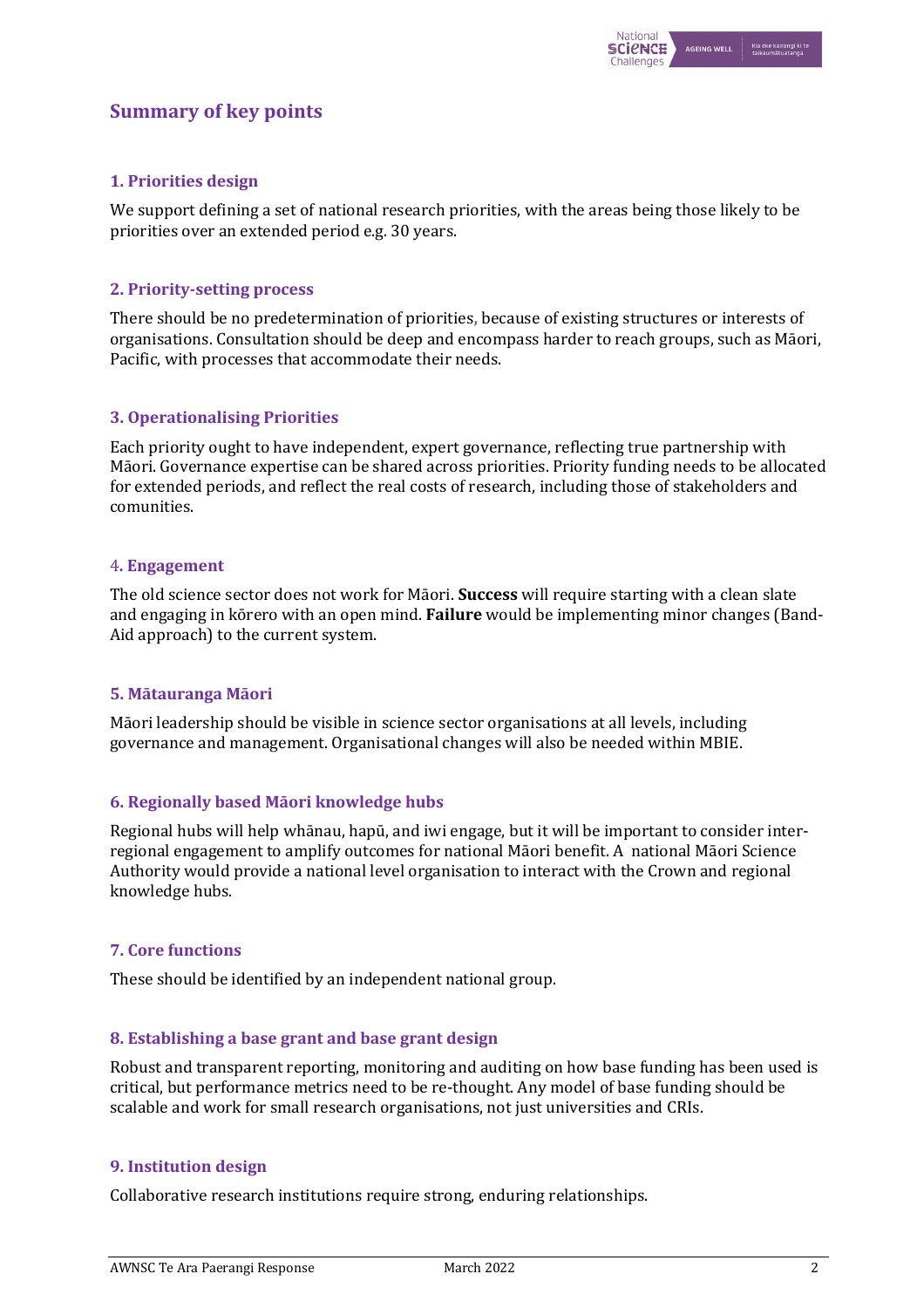

### **10. Role of institutions in workforce development**

PhD training should incorporate a broader range of skills to fill the gaps between science, delivery, knowledge exchange, and policy. For all staff, there should be a *requirement* for training in Te Tiriti and cultural competency.

## **12. Institution design and Te Tiriti**

Leadership (governance and management) at institutions needs to align to the cultural changes articulated in Te Ara Paerangi; cultural competencies are essential.

### **13. Knowledge exchange**

Knowledge transfer requires designated funding support.

## **14. Workforce and research Priorities**

National research priorities should inform strategic investment in research skills training programmes.

#### **15. Base grant and workforce**

Any model of base grant funding carries significant risks for workforce, underlining the importance of transparent and robust reporting, monitoring, and auditing of use by institutions.

#### **16. Better designed funding mechanisms**

Funding mechanisms should recognise the importance of postdoctoral scientists. Co-design and co-working with stakeholders/communities should be appropriately recognised through any funding process. Increased support provided directly into career grants is an alternative to using base grants to sustain the research workforce.

#### **17. Funding research infrastructure**

Investment in physical infrastructure should align with research priorities, recognise risks of damage and disruption, and follow engagement with Māori to determine which infrastructure will be necessary and important in order to best respond to their priorities.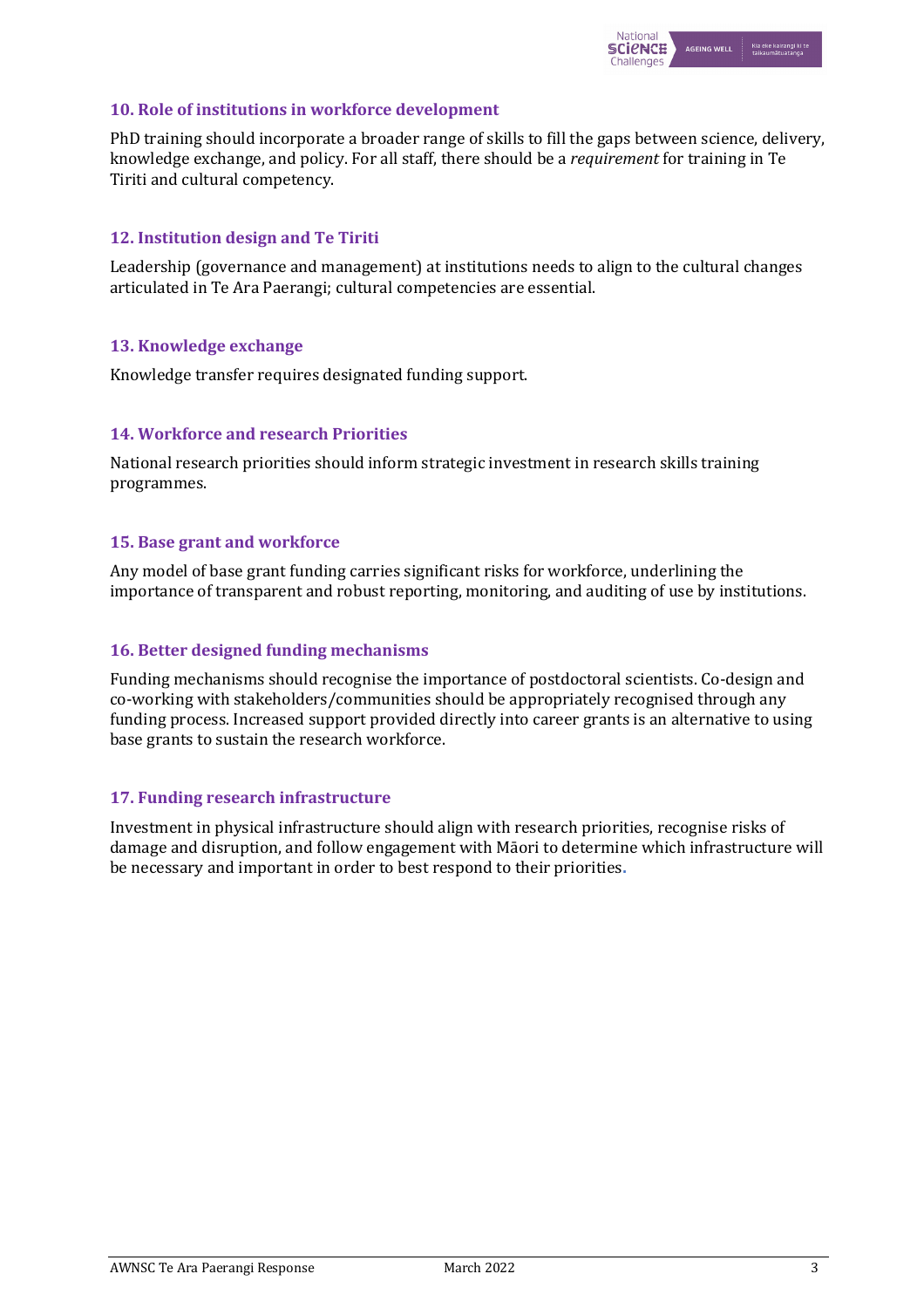# **Theme: Research priorities**

## **1. Priorities design** What principles could be used to determine the scope and focus of national research Priorities?

We support defining a set of national research priorities. Much good around the process for determining these can be taken from the way the National Science Challenges were defined.

Substantive and resourced Māori input to set research priorities is essential, and should be carried out at leadership (Iwi Chairs Forum, Māori leaders in the science sector, tohunga) and community (whānau, hapū, mārae) levels.

National research priorities ought to be those long-term issues/opportunities that are likely to remain as priorities over an extended period: e.g. 30 years. This time horizon would also provide support to the recently commenced system of Long-term Insights Briefings required by the Public Service Act (2020). Given this time horizon, it would be useful to set overarching 'long term' priorities, which are subject to review and refresh at regular intervals (say 5-6 years). Beyond this, there will always arise intercurrent "priorities" - issues that appear quickly and need rapid responses; these should be dealt with outside of the national research priority-setting and review system.

It is important that there should be coherence in the national research priorities: each needs to contribute positively to Aotearoa NZ's wellbeing, and not negatively impact other areas e.g. by exacerbating inequity, or by limiting climate change mitigations.

#### **2. Priority-setting process** What principles should guide a national research Priority-setting process? How can the process best give effect to Te Tiriti?

We support a genuine process for identifying national research priorities, with no predetermination of outcomes – implicit or explicit - by the roles or remits of existing structures, such as areas of interest of particular research institutions, like CRIs or Universities, or currently available infrastructures. As far as is possible, there should be no "givens"; the process should start with a blank sheet.

Given the significant impact on the research sector, and Aotearoa NZ more broadly, of any eventually determined national research priorities, it is appropriate that detailed consideration is given to developing the process for determing these. There should be roles for: the science sector, policy and government, Aotearoa NZ businesses, communities and the wider public in contributing to priority setting. Consultation pathways with Māori, Pacific, rural and hard to reach (i.e. marginalised) groups need to be developed by MBIE – in their spaces and at times that work for these groups. For Māori, wānanga will be needed; for Pacific, fono will be needed. We see this stage as needing to be more extensive and intensive than the process leading to the initial formulation of the National Science Challenges, and informed by the lessons learned.

### **3. Operationalising Priorities** How should the strategy for each national research Priority be set and how do we operationalise them?

Each national research priority ought to have independent, expert governance, at the very least along the lines of current National Science Challenges. Governance should reflect true partnership with Māori, as modelled by some existing National Science Challenges. Governance groups should contain a mix of perspectives, including at least stakeholder, Māori, Pacific, and research.

It is important that governance expertise should be shared across priorities, so that a member may be part of more than one priority governance group. This is pragmatic given the currently limited pool of expertise in Aotearoa NZ in some areas, but also supports cohesion and communication across priorities.

The hosting of national research priorities needs to be re-imagined and not default to existing large institutions. There may be advantages in priorities being hosted, or managed, by novel (non-University, non-CRI) organisations. Regardless of hosting arrangements, the National Science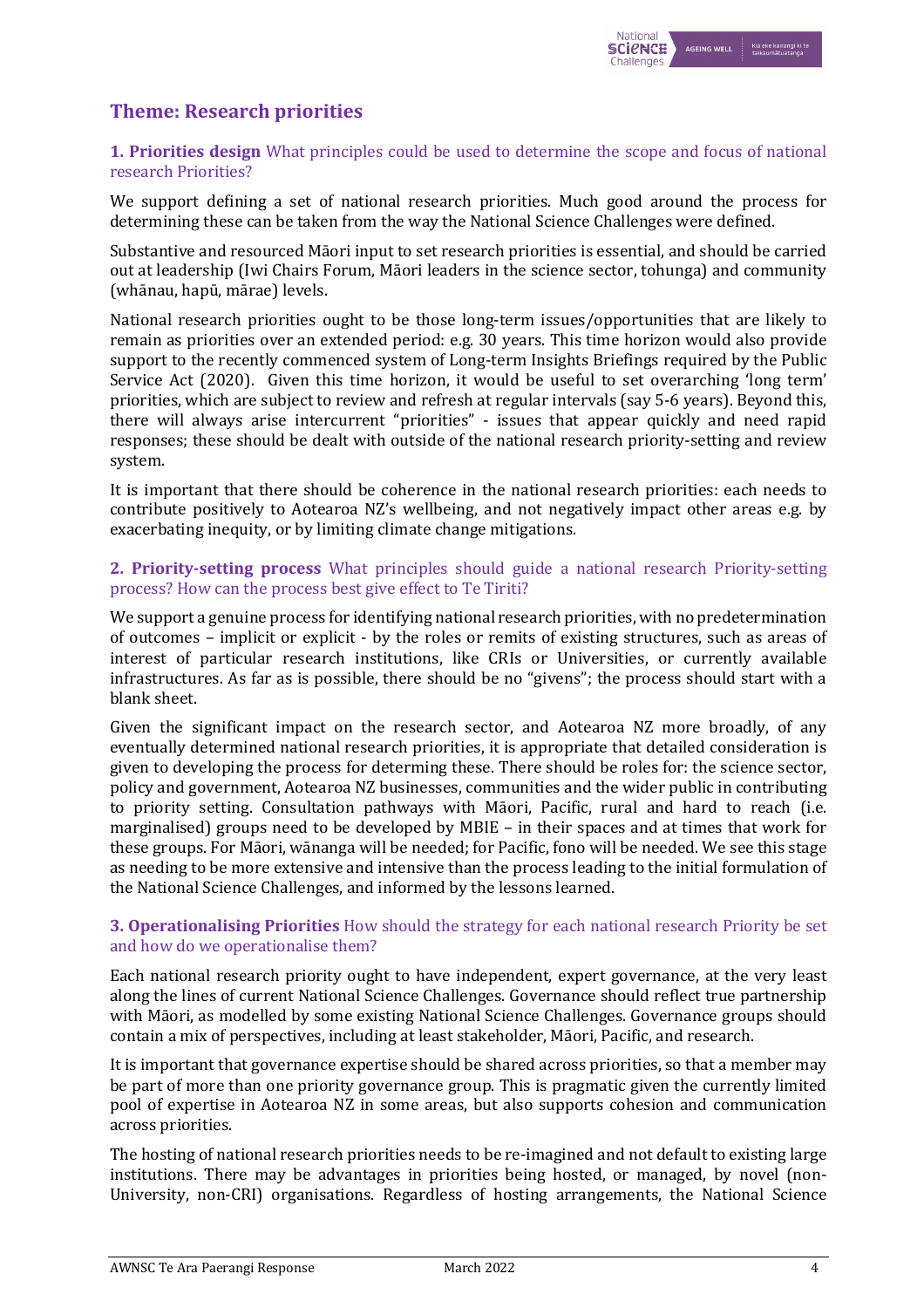

Challenge model of 'contract parties' has been useful in some National Science Challenges in limiting actual or perceived 'institutional grab' of resources, and should be incorporated into planning for the future.

While recognising the need to have multiple organisations involved in the governance and hosting of research, one criticism of the National Science Challenges structure has been the potential for convoluted administration-management and governance arrangements. If this occurs, the influence and accountability over science mission can be disrupted by the internal mechanations of individual organisations. However, the structure can be effectively executed if the role of each group is clearly defined and maintained. In addition, an advantage of the collaborating parties structure is that the host is accountable to other research institutions, which ensures that the a National Science Challenge delivers the best outcomes for all of NZ.

Priority funding needs to be allocated for extended periods to ensure there is time to deliver truly transformational change for the public, thus, align to and provide evidence for development of Longterm Insights Briefings required by the Public Service Act (2020). An initial funding period is likely 10 years, with an expectation of a further significant period of funding. Regular comprehensive reviews (cf. Challenge mid-way reviews), say every five years, are appropriate: to inform decisions to stop, reduce, or increase funding depending on progress and relevant external developments.

Within a priority, it is reasonable that the majority of funding is allocated through commissioned or tightly defined contestable processes. However, there must be a reasonable component of funding that is set aside for open contest to attract new research directions, new approaches, and new teams. Careful consideration of the bidding criteria for such contestable funds has potential to support desired changes around collaboration and engagement.

While mission-led research could be positioned throughout the research and science sector, it would logically be placed within national research priorities. Mission-led research is driven by communities. Communities will want research and science to provide solutions to the challenges they face, in place, throughout the country. Community driven research provides a valuable opportunity for researchers to think outside the box and find pragmatic solutions that have real impact in the near future - it keeps researchers grounded. To deliver, mission-led research teams will need to develop and maintain strong and enduring relationships with the communities they serve.

Feedback from our stakeholders emphasised that any new research funding processes must be able to recognise the significant costs to community/end-user groups as they participate throughout the research process, including the costs during the scoping/planning phase that occurs prior to funding being available. Any new model of mission-focused research is dependent on these groups, for whom research has not typically been part of their primary role, and who have no ability to cross-subsidise research activity from their other income streams.

The collaboration and networking across diverse groups (not just research teams), which is required in priority-focussed research incurs costs and time, and needs to be recognised and appropriately resourced.

It is important for the research workforce that the balance of research funding to be allocated through national research priorities versus investigator-led proposals is carefully considered and made clear. It is likely that even with a significant number of supported national research priorities, that a majority of researchers will be working outside them and be pursuing investigator-led research funding.

Although we expect that priority setting will occur at the next stage of consultation, we highlight balancing public need and funding gaps within the current system. For example, within the broad area of health, a wellbeing focus avoids some of the siloing of expertise triggered by the term "health", and would preference a more interdisciplinary research approach that ought to be a characteristic of the new national research priorities.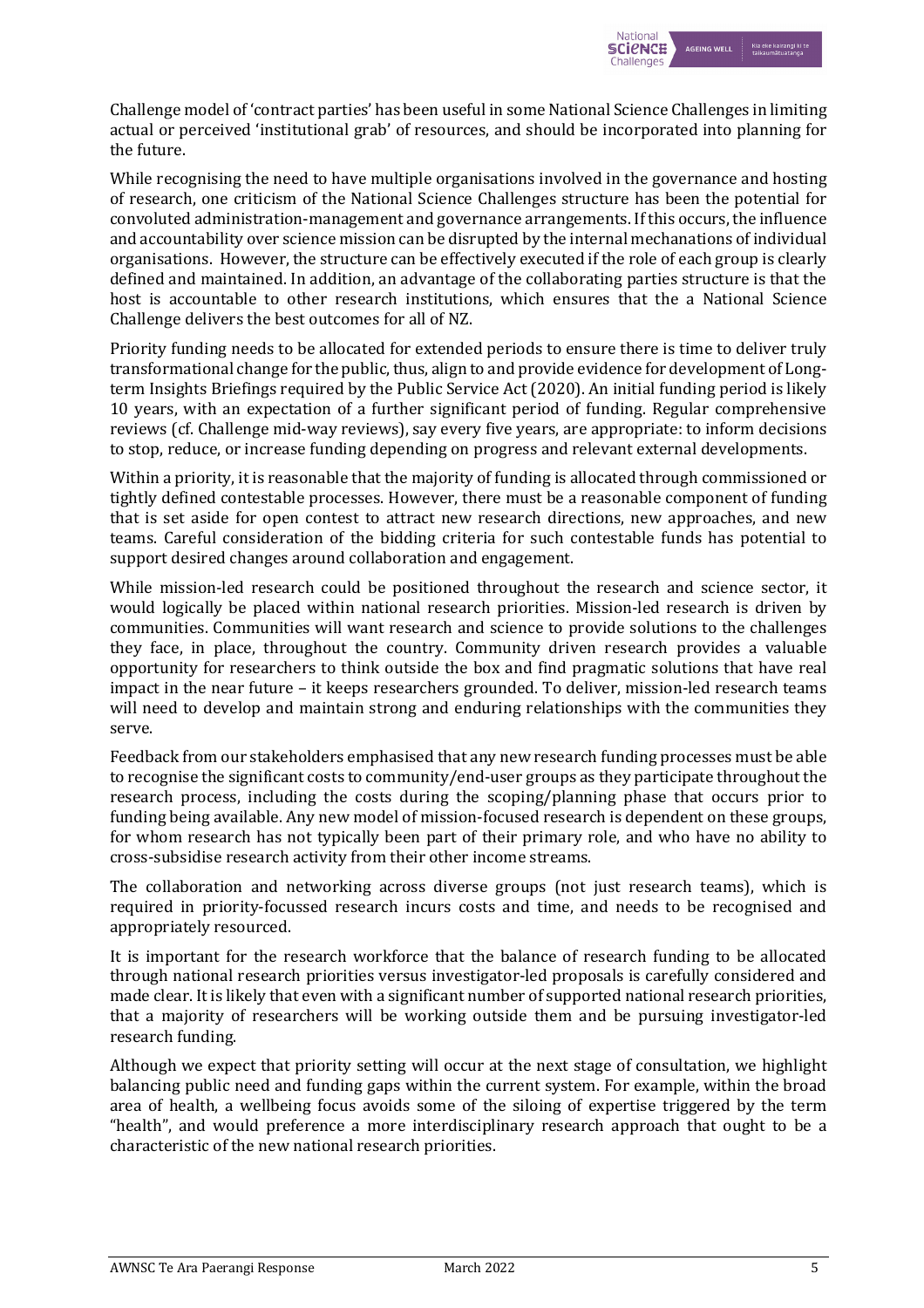

# **Theme: TeTiriti, mātauranga Māori and Māori aspirations**

Recommendations in response to the theme questions from Te Ara Paerangi contain key content and processes that will need to be embedded into the new science sector (Crown) to work in Tiriti partnership.

This section details key steps that will be needed to envision and implement the new science sector. Content is purposely kept at an oversight level in anticipation of details being added during the next stage of the consultation process.

The old science sector does not work for Māori. **Success** will require starting with a clean slate, and engaging in kōrero with an open mind. **Failure** would be implementing minor changes (Band-Aid approach) to the current system.

Successful implementation will require the right Māori and tauiwi leaders, mechanisms, and resources (money and time). Leaders will have to be fearless to overcome the resistance and barriers that will be presented. When the new system is announced, communications will need to be crafted to mitigate adverse discussion (risk) in the public and science sector. These communications could include tauiwi sharing how their research has benefitted from embracing te ao Māori and working with Māori communities.

Te Tiriti partnership means equal resourcing and opportunity for outcomes. Pathways for Tiriti-led research and science systems have been presented for decades, for example, at Te Oru Rangahau Research and Development Conference held at Massey University 1998 led by Tā Prof Mason Durie in the 1990s, and more recently by National Science Challenges.

Clear guidance for processes in establishing meaningful working relationships have been provided by Te Arawhiti, the Office for Māori Crown Relations. Part 1, subpart 3 of the Public Service Act (2020) recognises the role of public service under Te Tiriti. Implementation of Tiriti-led relationships and restructuring can be evidenced in other sectors, such as establishing Te Pūkenga within Tertiary Education, and the Māori Health Authority within the health system.

Te Tiriti-led system will require a staged plan with 1, 2, 5 and 10-year milestones. This is consistent with te ao Māori *i.e.* long-term views to achieve outcomes. The process needs to start with changes in governance and leadership. The plan needs to include upskilling Māori leaders in te reo and te ao Māori, and also investing in broader skill development to expedite positioning them throughout all levels of MBIE and the science sector, including major funding organisations (HRC and Royal Society). Evidence that this approach will be successful comes from Nga Pae o te Māramatanga, which supported 700 Māori scholars to obtain PhDs over a 10-year period.

Tiriti partnership within the science sector will need new sections to be written in Parliamentary Acts for leaders to use as levers for implementation. An example of this includes establishing the Māori Health Committee within the HRC Act (1990). Subsequently the committee has increased the expectation of health research to deliver equitable outcomes for Māori.

Implementing Te Tiriti partnership needs to start with changes in governance and management. Te Tiriti based membership of university councils and CRI boards should be written into the Education Act (1989) and Crown Research Institutes Act (1992, which refers to the Crown Entities Act, 2004). It is also possible that changes are needed to the HRC Act (1990) and Royal Society of New Zealand Act (1997). If this doesn't happen, the mechanism for change will only occur via ministerial appointments, which brings significant risk for failure as governments and ministers change.

A progressive stance on governance could include selecting Māori co-chairs and members from Māori leaders across sectors i.e. Iwi Chairs Forum, NZ Māori Council, Te Kāhui Amokura, Rauika Māngai, Te Ara Pūtaiao. The Regional Skill Leadership Groups and Workforce Development Councils within the Review of Vocational Education (RoVE) have adopted this approach. The Workforce Development Councils' model is contained in their legislated Orders in Council.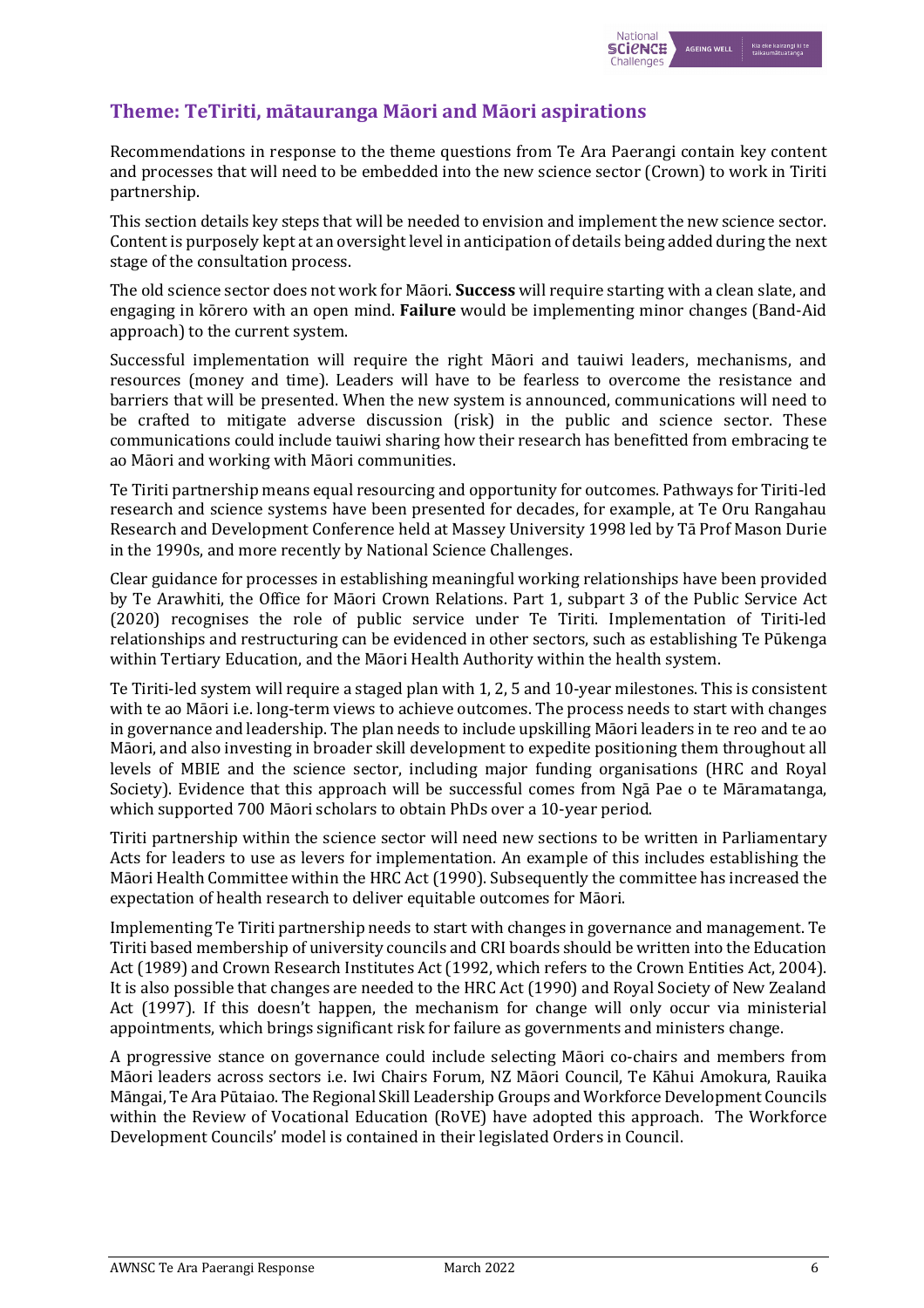

Alongside changes within the science sector, parallel work needs to be undertaken with Māori communities to build trust, for Māori communities to understand the new system, how they can engage and, more importantly, determine and drive the research agenda to benefit their community. Processes for Māori to drive the research direction need to be streamlined, and once established, this will also help all New Zealanders engage. Stereotypes of the "ivory tower" of academia and science need dismantled for science to maximise outcomes.

Mission-led research provides for the democratisation of science and innovation with some power and decision making going to communities. Communities will benefit most if their questions are answered. Many National Science Challenges have shown the success of mission-led research, and also how the science sector can be Tiriti responsive. There are multiple models of how mission-led research with Māori can be done successfully.

A critical step in designing the system for Māori will involve bringing tohunga into the kōrero with Māori scientists during a series of 1-2-day wānanga over 3-6 months. The high-level issues, outcomes and end-points need to be clearly defined. Then tohunga should lead the kaupapa.

- A series of wānanga is recommended so that tohunga have time to kōrero with their communities; to receive feedback, and questions and recommendations on the direction. Concurrently, Māori scientists will go back to their communities. A key outcome of this process is that it will build understanding and trust between the science sector and Māori communities.
- Although this process will take significant investment of resources early during implementation, it will be the most efficient and effective over a 2-year period because Māori are being brought along and are driving the journey.
- Defining the new structure could be completed in two ways. The Māori process, detailed above, could run concurrently with a similar process within the rest of the science sector. Alternatively, the Māori process could precede defining the structure for the rest of the science sector. A consequence of this structure will be that the current science sector may continue in its current form for 1-2 years while the new system is being defined. Another consequence is that an establishment Board and Management structure may be indicated for 1-2 years in order to properly establish any new system.
- A risk when 2 years will be needed to design and implement the new system is that a new government will stop this process, or change priorities within the first 5 years. To mitigate this risk cross-party agreement is needed now.

An important discussion point for Māori will be "regional hubs" – the number and how they will be defined. The discussion needs to include how tino rangatiratanga is maintained by iwi, and at the same time, how regional hubs will work together to ensure that silos aren't created (see section 6 below). Māori political decision makers, policy analysts and scholars will need to be brought together within and across the hubs.

## 4. **Engagement** How would you like to be engaged?

Māori need to have an equal opportunity to set research priorities in the new system. To achieve this, consultation will need to be done differently than with other groups in the sector, with greater consultation throughout the regions. Consultation should be undertaken with diverse Māori groups: leaders in the Iwi Chairs Forum, CEOs in Māori businesses, Māori leaders in the science sector, tohunga, and kaumātua; rangatahi; and regional community groups. This is the right thing to do. It also ensures post-settlement iwi governance entities can represent their constituents' interests.

The decision makers in the current science system have the opportunity to be the world leaders in recognising and honouring the constitutional rights of Indigenous peoples.

The preferred process, if Covid restrictions allow, is by kanohi ki te kanohi wānanga. Some will be for only Māori, others may have Māori only time and discussion, followed by all interested groups.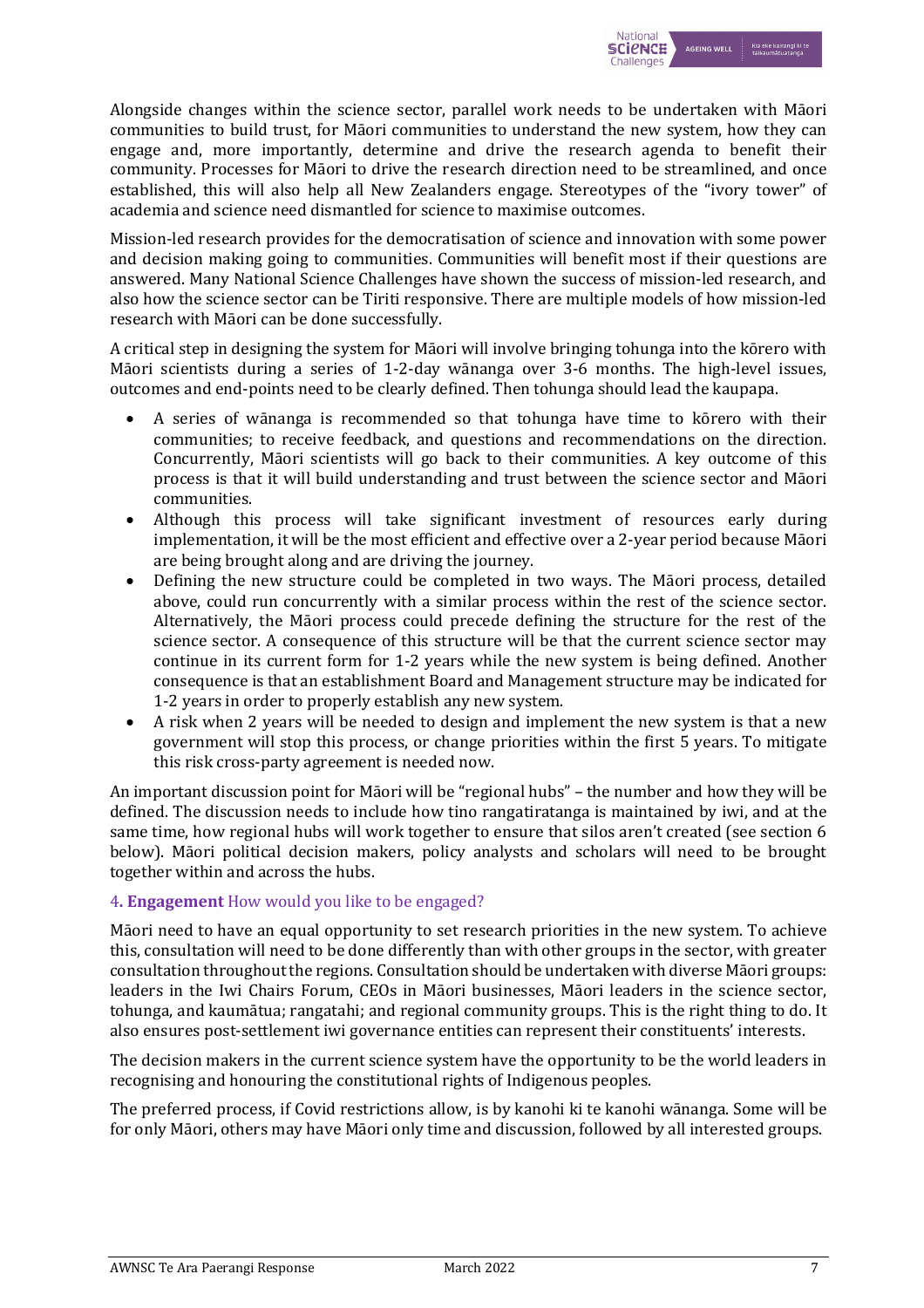

## **5. Mātauranga Māori** What are your thoughts on how to enable and protect mātauranga Māori in the research system?

Most importantly, Māori leadership should be visible in science sector organisations at all levels, including governance and management. This Māori governance and management needs to be in Māori-led parts of the sector (e.g. Māori Science Authority) and within the rest of the system (e.g. Western approaches). This is critical to set the values and context of Aotearoa NZ's research sector. Some of the National Science Challenges have demonstrated this produces the best, most inclusive outcomes for all New Zealanders.

Key organisational changes that are needed within MBIE for it to deliver on Tiriti partnership and to privilege mātauranga include:

- 1. Changing the membership of the MBIE Science Board so that half are Māori,
- 2. At least one Māori Science Advisor at MBIE to ensure that mātauranga and te ao Māori are included in all recommendations to the Minister and Ministry, and to inform policy changes,
- 3. Creating and implementing a Māori Science funding policy,
- 4. A significant increase in the number of Māori staff with lived experience in the science sector, and tauiwi allies, throughout all of the Ministry.

Aotearoa NZ should clearly define the purpose and main beneficiary of publicly funded research i.e. Aotearoa NZ public, with Māori gaining equal benefit from all research.

Māori must determine and secure mātauranga IP for whānau, hapū, and iwi. This would suggest that an entity and associated mechanisms need to be established or contracted to centralise skills to ensure that this happens.

Māori must maintain sovereignty over all Māori data. Te Mana Raraunga has developed governance, management and best practice processes to request access to Māori data. These principles need to be applied to all data sets in the science system.

Māori should receive appropriate remuneration for the unique skills, experience, and services they provide within the science system. This extends beyond Māori researchers being expected to also provide "cultural advice", to include recognition of commitments from businesses and communities. The cultural double time by Māori researchers needs to be acknowledged and valued within the science sector and academia in promotion and recruitment processes. Capacity growth of Māori researchers requires secure research positions to replace the abundant fragmentation of Māori FTE across research institutions.

Māori roles and leadership in the research sector are often deflated or devalued; te ao Māori and mātauranga Māori need to be privileged to counteract biases. Māori researchers are global leaders within the international Indigenous research sector.

We note the approach being taken by Aotearoa NZ's health sector, with the creation of the Māori Health Authority and Health NZ. It would appear that a parallel structure should be considered for our science system. Another consideration is how will knowledge from these 2 systems be woven together, and who will have the expertise and resourcing to do this?

A critical element in enabling and protecting mātauranga Māori in the research system is growing Māori research capacity and capability. This will require dedicated and long term support of research training and careers, with appropriate protection of developing careers.

Mātauranga includes traditional knowledge and all things that Māori communities are interested in knowing and understanding.

Mātauranga Māori and kaupapa Māori research methods require deep, trusted and enduring relationships with communities. These relationships need to be supported beyond the lifespan of research projects. The new system needs to build in support mechanisms to allow relationships to flourish when funding is scarce.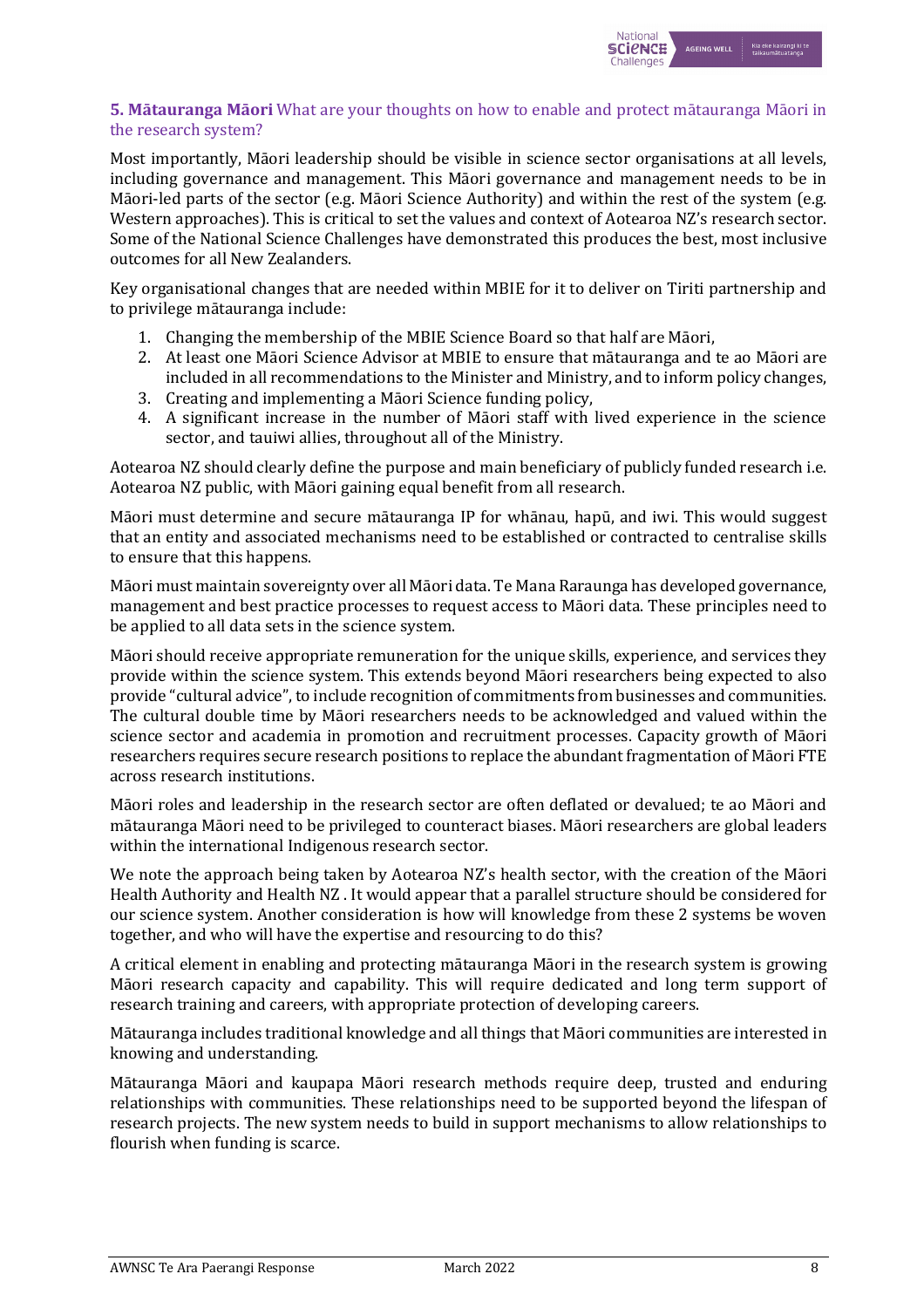

Consideration of research proposal assessment processes is important. Is there bias against valuing mātauranga Māori when using "experts" who primarily value, or only understand, Western approaches?

For the new science sector to deliver Te Tiriti partnership, the Vision Mātauranga policy will need to be replaced with a Policy that meets current and future Māori aspirations and needs. The new Policy will need to align with the new structure i.e. Science Board membership.

- This will involve more critical evaluation of delivering equitable outcomes for Māori during the grant assessment process than is currently used.
- Reporting, monitoring and auditing of outcomes for Māori need to be significantly upgraded in most parts of the sector. If Māori capacity building, engaging with Māori communities, unskilling the team in tikanga and reo during a project, or a specific outcome change or service delivery recommendation has been promised, these need to be monitored.
- A critical step in this process is ensuring that recent final reports are available to grant assessment committees  $-$  this aligns with the long held view that the "best predictor of future success is evidence of recent success."
- Māori communities need to be consulted to ensure that the new Policy will deliver outcomes for them.

## **6. Regionally based Māori knowledge hubs** What are your thoughts on regionally based Māori knowledge hubs?

Regional hubs will help whānau, hapū, and iwi engage. However, it will also be important to consider how inter-regional engagement will happen to amplify outcomes for national Māori benefit, and so that silos aren't created. For example, will regional hubs be based on waka or traditional federations, mimic Māori landcourt districts or follow the Māori Health Authority? What is the ideal number of hubs? How will urbanised Māori be represented? Importantly, Māori need to decide this after consultation in wānanga.

If the Māori Science Authority structure is implemented, it would provide a national level organisation to interact with the Crown and regional knowledge hubs. The Māori Science Authority would receive funding directly that would then distribute funding to regional hubs. The Māori Science Authority could house expertise that will be needed across hubs e.g. to protect mātauranga IP and data sovereignty. The Māori Science Authority would also be a conduit to connect across the regional hubs. However, it is critical that regional hubs have tino rangatiratanga within their mandated work. This means regional hubs will have strategic decision making and operational research roles.

For the Māori Science Authority and regional hub structure to work effectively, leadership from each hub will be needed on the Māori Science Authority governance board. A new management structure may be needed. Directors of regional hubs need to have autonomy within their rohe, but will also need to collectively deliver for the Māori Science Authority. One way this may be achieved is that Directors spend 1-2 days per week working within the Māori Science Authority and the rest positioned in the regional hub. In this structure, Directors will have a key role in bridging national and regional mahi and outcomes. An existing model that incorporates many of the elements outlined is Te Mātāwai, a government funded organisation that works in partnership with the Crown, but is led by iwi and Māori communities. Te Mātāwai's kaupapa is to revitalise te reo in Aotearoa NZ.

The Māori Science Authority would bring together Māori political decision makers, policy analysts and scholars within and across the hubs.

Substantial infrastructural support has been provided to research organisations of the Western model to date. How will Māori *infrastructural development* be supported to reduce inequities?

Māori communities, researchers, leaders and kaumātua will need to be consulted on the structures that work best for them. Any structure will likely require communities (whānau, hapū, iwi) at the centre of the system, with research and governance serving their needs and aspirations.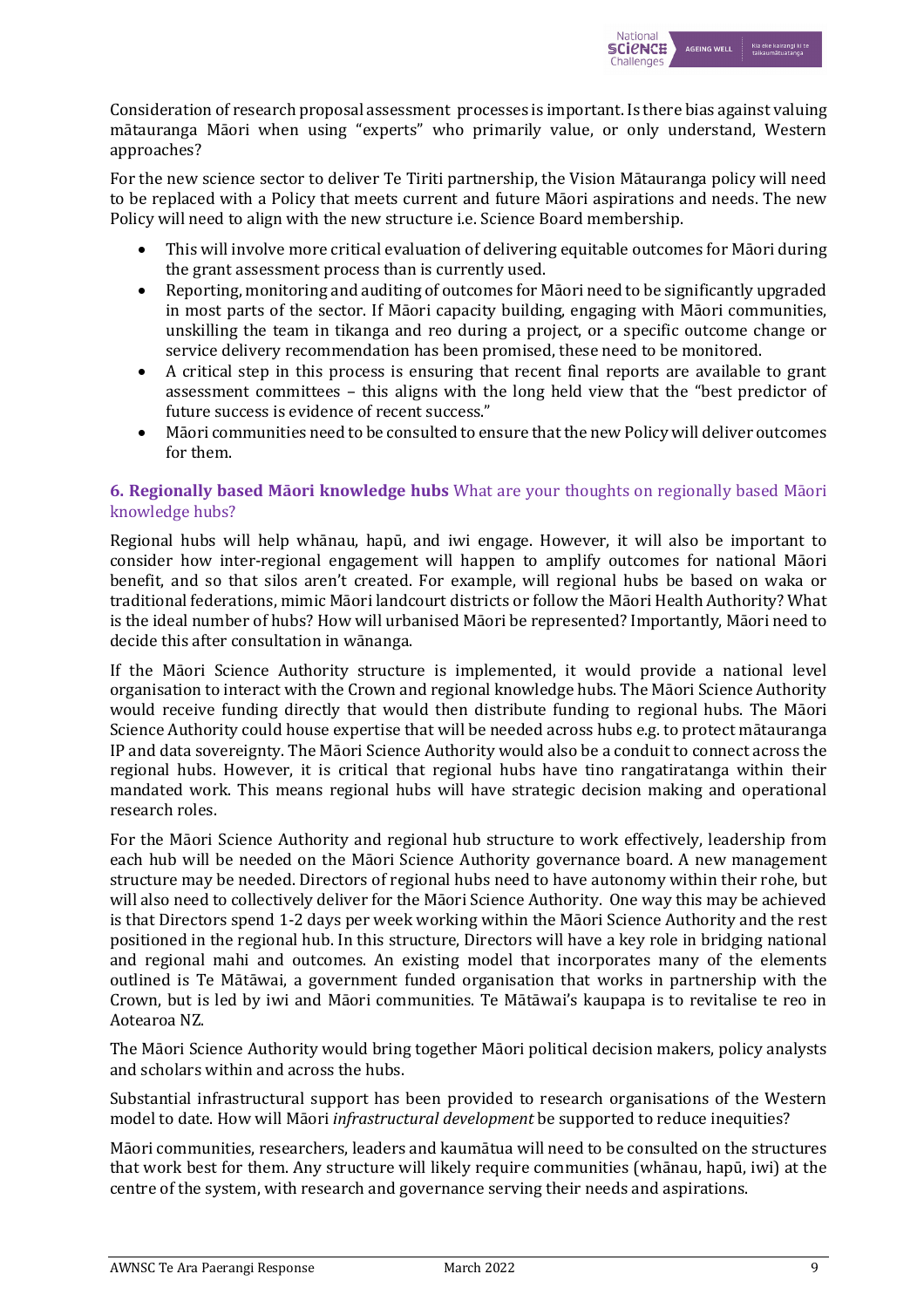# **Theme: Funding**

## **7. Core functions** How should we decide what constitutes a core function and how do we fund them?

These should be identified by an independent national group, with representatives from different (existing) organisations and institutions, for example including  $-$  but not limited to  $-$  CRIs and Universities. Representation of groups such as emerging researchers, small independent research organisations, and key stakeholders (e.g. health service, business) is also important.

## **8.** Establishing a base grant and base grant design Do you think a base grant funding model will improve stability and resilience for research organisations, and how should we go about designing and implementing such a funding model?

An important component of any model must be robust and transparent reporting, monitoring and auditing on how base funding has been used; research organisations must be accountable for how base funding is used.

With monitoring in mind, there is an opportunity to reconsider performance metrics. Attributes that could be measured include collaboration/networking, connection with communities/stakeholders/end-users, workforce diversity, career development etc.

If the science system is to be meaningfully shifted to "understand and honour te Tiriti obligations and opportunities" and to have a research system that is Tiriti-led, then this carries the expectation of major shifts in the way existing research organisations, especially universities and CRIs, function. These organisations are dominated by Western epistomology, so consideration needs to be given to how base funding would be used to give effect to te Tiriti and Māori aspirations. How can base funding address historic inequities and whakamana (empower) mātauranga Māori and Māori researchers?

Funding allocations need to be consistent with Tiriti partnership. This would mean that up to half of funding envelope would support mātauranga Māori and Māori research. This can be achieved without adverse public opinion, as evidenced by Ageing Well's Phase 2 funding priority.

If a base funding model is to be introduced, then consideration needs to be given to research organisations other than universities and CRIs. Which organisations would be eligible? Is the base funding model scalable - is it workable for small independent research organisations as well as universities and CRIs?

The research workforce and institutions would appreciate security around base funding: how can the funding model be protected from political change?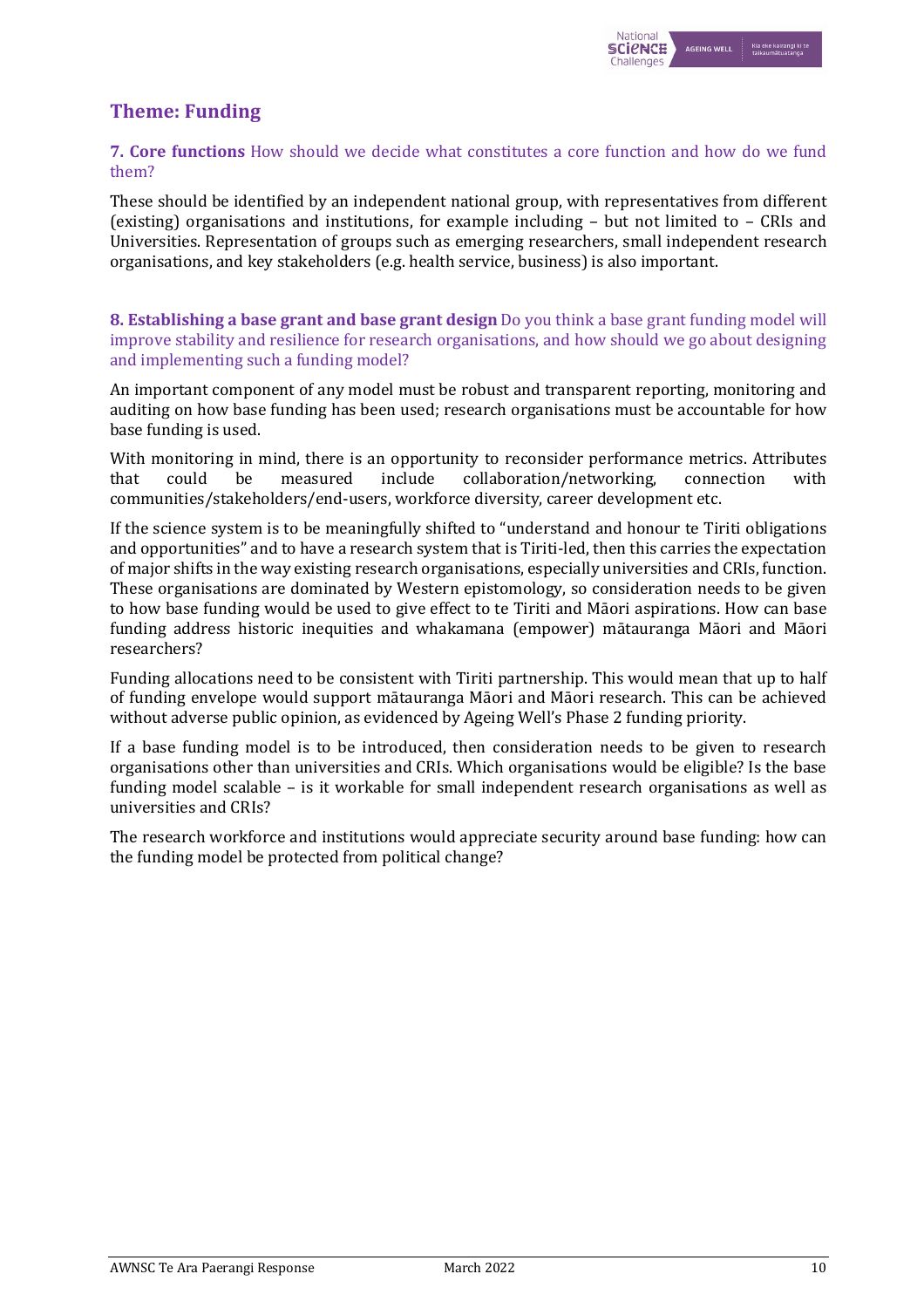

# **Theme: Institutions**

## **9. Institution design** How do we design collaborative, adaptive and agile research institutions that will serve current and future needs?

Collaborative research institutions require strong, enduring relationships for them to also deliver adaptive and agile research programmes. It will be essential to have the right leaders in key positions for longer periods of time. When enduring relationships are critical for outcomes, adequate time will need to be built into the system to allow key personnel to train and guide new relationships to develop.

### **10. Role of institutions in workforce development** How can institutions be designed to better support capability, skills and workforce development?

Training for PhD students needs to incorporate a broader range of skills to fill the gaps between science, delivery, knowledge exchange, and policy.

Institutions have a vital role to play in ensuring the research workforce has the requisite skills, and adopts approaches that break down silos, encourage multi-disciplinary teams, and foster strong collaborations and enduring relationships with communities. The current drivers for research career success often do not align to these skills. If this is what is needed in the future of science, performance assessment by institutions of their researchers should reflect and reward these skills and not just for publications and grants received.

Research-host institutions are also best placed to enable knowledge exchange with stakeholders, engagement with policy agencies etc, by recognising and rewarding these activities by their researchers.

We recommend that training on Te Tiriti and cultural competency should be a required part of employment for *all* staff in universities and CRIs and organisations that receive public money across *all* science and research disciplines.

### **11. Better coordinated property and capital investment** How should we make decisions on large property and capital investments under a more coordinated approach?

## **12. Institution design and Te Tiriti** How do we design Tiriti-enabled institutions?

Leadership (governance and management) at institutions needs to align to the cultural changes articulated in Te Ara Paerangi; cultural competencies are essential. More Māori leaders need to be on Councils and Boards, and also at management levels *i.e.* Vice-Chancellors and Deputy Vice-Chancellors; and CEOs and general managers.

Tiriti partnership institutions can be modelled from some National Science Challenges and Te Pūkenga. Fundamental outcomes are equitable research outcomes for Māori, free from bias and racism, research that does no harm to Māori and shares benefits.

Institutional racism in research and science has been forefront in the media in the last two years. The Parata Gardiner report (September 2020) needs to guide development of new research and science institutions, and be considered when determining the metrics and drivers of excellence and success within the new science sector.

All institutions ought to have reporting processes to MBIE so that delivery of Tiriti partnership outcomes can be monitored. Some institutions may require large shifts that would benefit from a 10 year strategic plan on how partnership will be implemented, plus articulation of annual priorities. A team of Māori with research experience will be best placed to evaluate if plans will effectively deliver Tiriti partnership.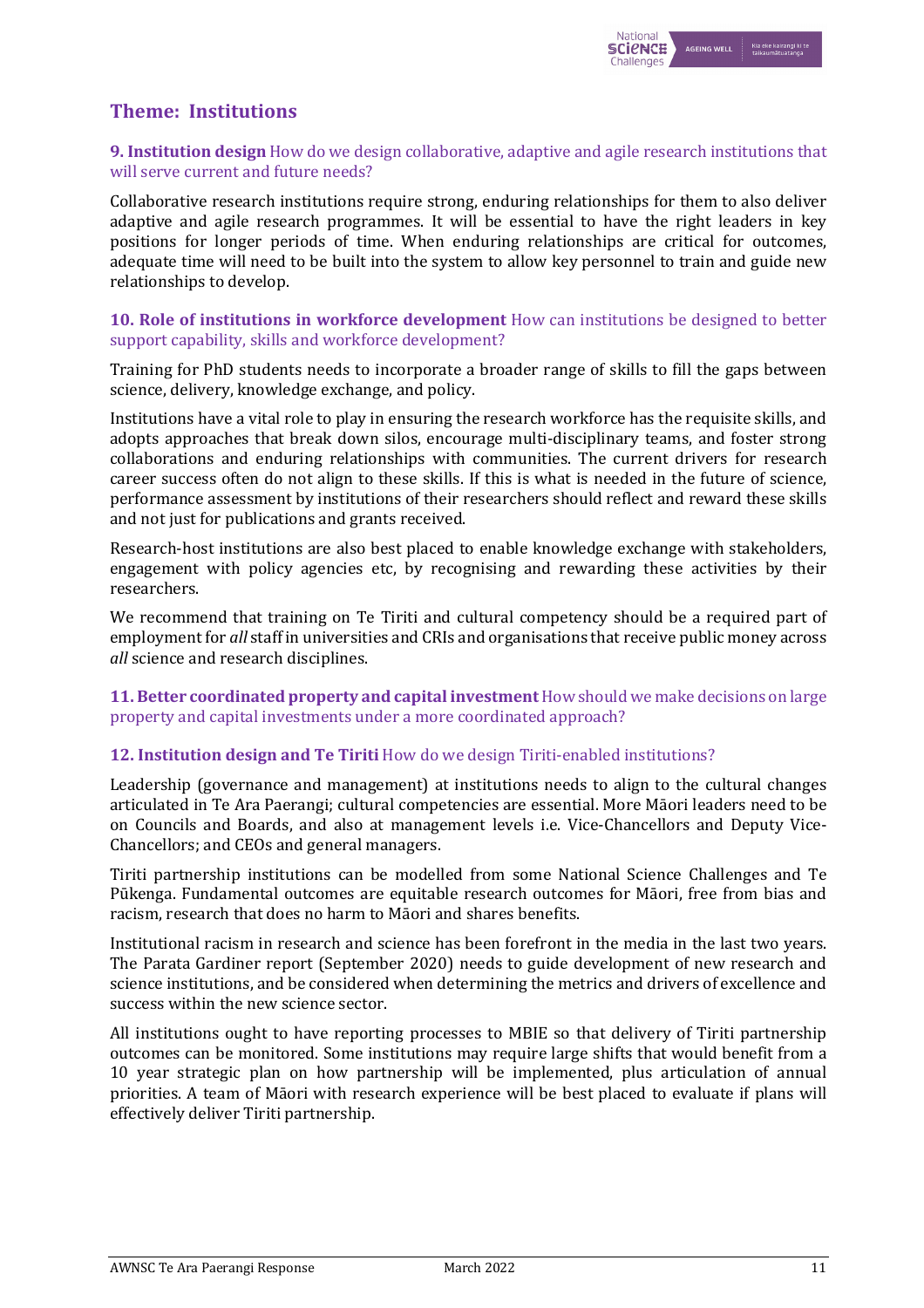

## **13. Knowledge exchange** How do we better support knowledge exchange and impact generation? What should be the role of research institutions in transferring knowledge into operational environments and technologies?

Knowledge transfer is based on an assumed uni-directional process, and some forms of this are usually part of the research training given to emerging researchers. Priority-driven research and the desire for impact depends on researchers and research hosts going beyond knowledge transfer and engaging in knowledge exchange. The bi-directional to- and fro- kōrero between knowledge creators and users require a different set of skills, and training in these will need to become more prominent as part of research training.

Knowledge exchange is not resource free: it requires designated funding support (cf. funded 'research into practice' initiatives in UK health sector), which is not currently factored into funding models. Whether there should be dedicated (separate) funds available for these activities, or these are directly incorporated into funding awards is a matter for consideration and further consultation with stakeholders.

The experience from the National Science Challenges, and elsewhere, is that effective knowledge exchange critically depends upon early (*a priori*) and meaningful engagement with relevant stakeholders and communities. This is supported by funding opportunities requiring evidence of such early engagement as part of application processes.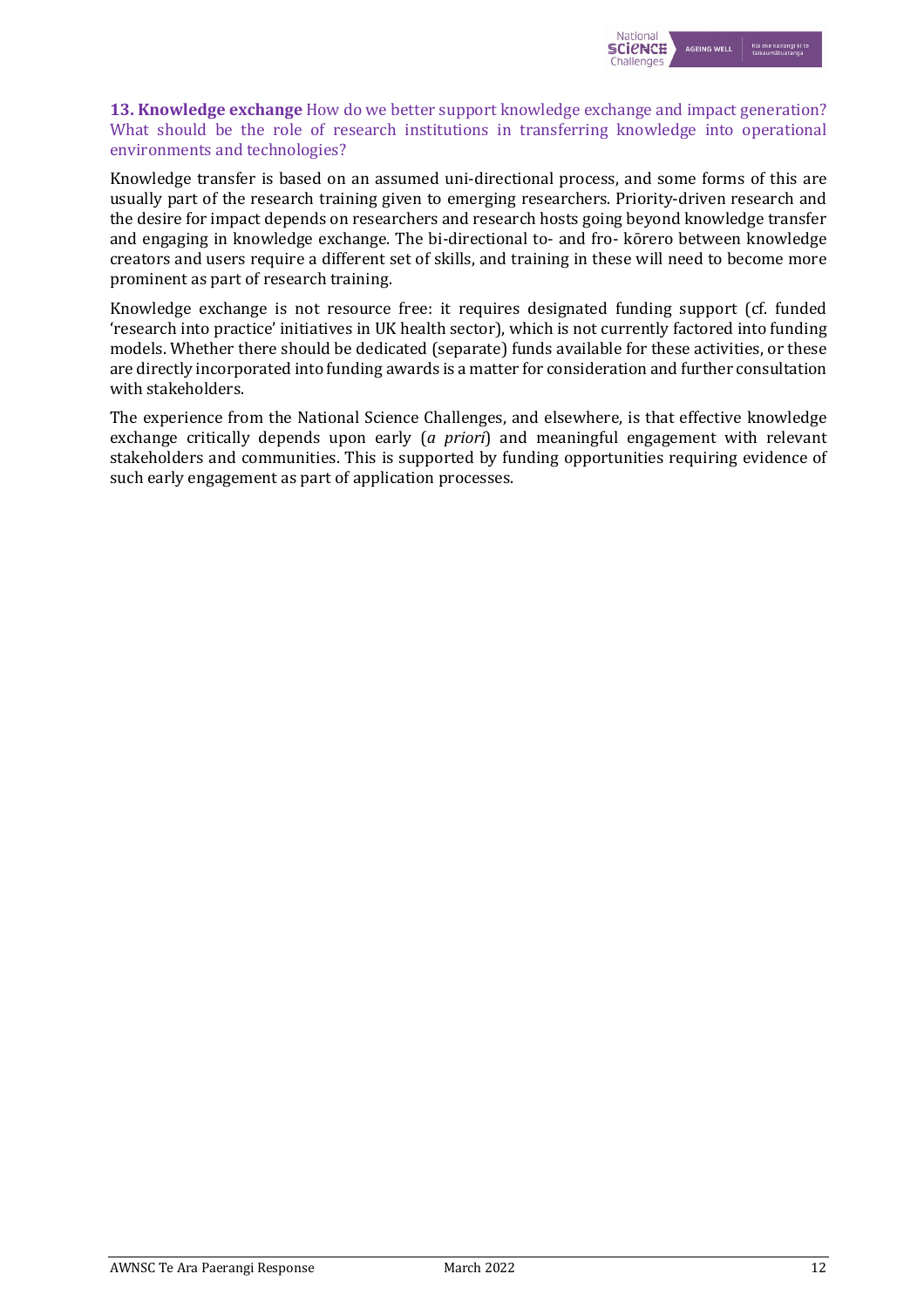# **Theme: Research workforce**

We begin with a few points not directly asked through the questions.

The research and science workforce in Aotearoa NZ does mirror society. There are very few researchers who are, for example, Māori, Pacific, LGBTQ, refugee, or living with disabilities.

There needs to be a robust discussion about PhD training in Aotearoa NZ.

- We need to define the place of PhD students within the science system. Are they in a training position, or are they part of the workforce? This distinction is important, as it implies different expectations of the student and commitments from the host (e.g. stipend vs salary; employer vs. host responsibilities). If PhD students occupy a hybrid position, this needs to be acknowledged, and expectations and commitments clearly articulated.
- The broader ramifications, and the societal and personal costs and benefits, of the current PhD training model need to be explored.
- Opportunities for research skills training opportunities should reflect the needs of not only future academics, but also the needs of the wider science sector, and Aotearoa's current and future knowledge economy.
- Research training starting at graduate research skills level should include designated elements on achieving impact through knowledge translation and exchange, and also incorporate cultural skills (including cultural competency and safety).

We recommend that all postgraduate students receive training on Te Tiriti so they understand the role and obligations that they will have as future scientists to implement the principles and articles. This would include cultural competency and safety training.

Intergenerational relationships are critical in te ao Māori. Ideally, intergenerational mentoring occurs throughout a science career. Are early career scientists getting enough opportunities to engage with older scientists to learn leadership skills, understand historical trends and the wisdom that only comes from walking the path for many years?

More generally, the research workforce is unregulated. There is no agency that has overall responsibility for strategy and policy around research workforce training and development, and little information on skills and competencies, measurement of which must become part of any effort to move away from the current precarity towards sustainable careers. If the intention is to commit to development of the Māori research workforce, there will need to be some meaningful reporting and monitoring metrics, beyond counting graduate student completions.

## **14. Workforce and research Priorities** How should we include workforce considerations in the design of national research Priorities?

National research priorities should inform strategic investment in research skills training programmes and opportunities – including scholarships, post-doctoral support and career development awards. Such an approach will require careful consideration of the current profile of the research workforce (including skills, career stage etc), 'gap' areas for specific support and development, and commitment to supporting life-long learning and skills development.

A long-term strategic approach to filling the gaps in workforce development could include investing in internship programmes. Internships are already available, or are being introduced, at secondary and tertiary education levels in some of the research and science sector e.g. Pūhoro STEMM and NZ Institute of Economic Research. Should more opportunities be offered and funded or co-funded from the research and science sector?

Māori scholars should be valued in all fields. Too often we see able scholars leave institutions altogether or shift their field of interest to areas where they feel valued, such as Māori studies departments. Equally we would like to see institutions recognise, in appointment and promotion processes, the "cultural duties" often taken on by Māori scholars (e.g. support for Māori students, provision of advice on tikanga, reo, teaching tauiwi to engage with Māori etc).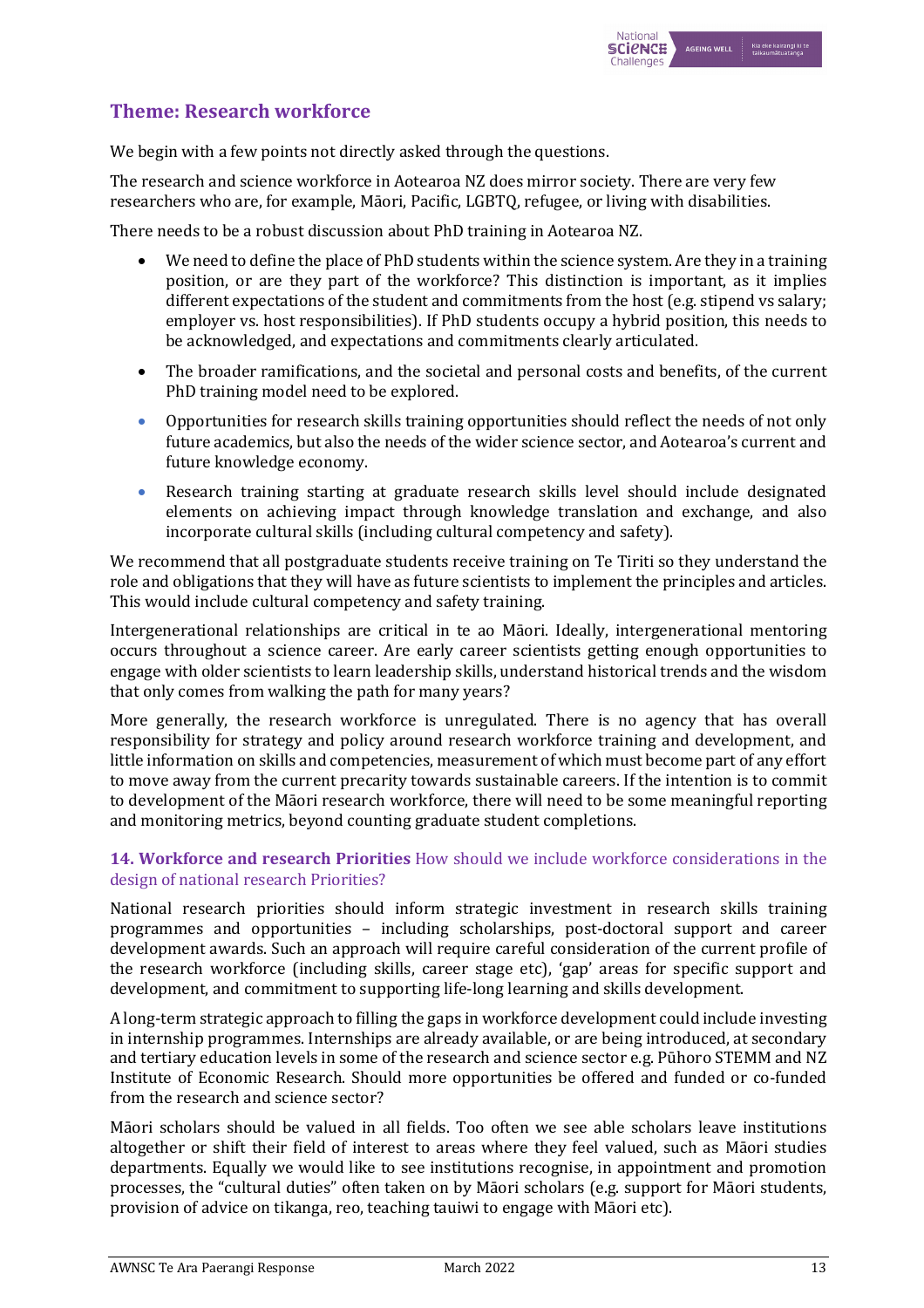

## **15. Base grant and workforce** What impact would a base grant have on the research workforce?

There are significant risks for workforce, depending on how the base funding model is applied: both in terms of drivers (or criteria applied by the funder), and how any such base grant is allocated through an institutional resource allocation model (which may effectively end up cross-subsidising other areas of activities). Such risks may be managed by:

- Signalling that such support is to be exclusively used for specific designated purposes, including for workforce development, and diversity of identity, thought, skill and knowledge needed in the future science sector must be an expectation;
- Transparent reporting, monitoring and auditing of host institution-level use of base funding and the outputs.

Skilled Māori researchers are embedded in Māori communities. They are often named as "contractors" on research grants that are administered by universities and CRIs. How would a base grant allocation support the development of this critical cohort of Māori researchers?

Capacity building of Māori and Pacific scholars needs to start at high school. Given this, we recommend that capability base funding supports the Pūhoro STEMM Academy, a Māori led organisation with an exemplary record to grow future Māori scientists. Similarly capability base funding will need to support Pacific high school students to attend Science Academies. Critical elements of these programmes are that students have the opportunity to translate research and science methods and theories into life situations.

Such investment needs additional funding to track career trajectories into tertiary education and the workforce more generally. We acknowledge that some of these organisations (e.g. Pūhoro STEMM) already do this

### **16. Better designed funding mechanisms** How do we design new funding mechanisms that strongly focus on workforce outcomes?

The current system of "full cost research funding" disguises the true costs of research. Grant proposals often include unrealistically low full-time equivalent (FTE) commitments, and even "time only" commitments (where the researcher is doing work at 0 FTE). Typically, these manipulations of real costs are a response to expectations of specific grant types, such as budget caps. At the least, there should be no place for "time-only" contributions in any funding contract; however, that means that budget caps, if instituted, should be more reflective of actual research costs.

Realistic recognition of time commitment should address the custom and practice of senior "names" being included in funding proposals. This may help with success of the grant proposal, but does it actually reflect the commitment of the senior scientist over the ensuing contract? Contract variations, where the FTE funding from that senior scientist is redistributed should be an exception, not a routine.

Funding mechanisms should recognise the importance of postdoctoral scientists. In the current university model, it can be difficult to include postdoctoral positions on grants because of the cost multiplier of the overhead model, the influence of research proposal budget caps, and proscription of inclusion of colleagues employed on short term contracts. Any revised model should recognise the importance of postdoctoral scientists, as future science leaders, and also specifically recognise the critical importance of their skills development.

In some areas of research, a move to co-design and co-working with communities will mean involvement of community members not just as research participants but as researchers *per se*. This will add great value to the research endeavour, will provide a legacy for the community beyond any individual research project, and therefore should be appropriately recognised through any funding process.

Future independent science leaders can obtain funding to address questions in their burgeoning career focus, with a mentor guiding career and leadership development. However, many postdoctoral positions are funded when a principal leader (PI) receives project funding. Here, the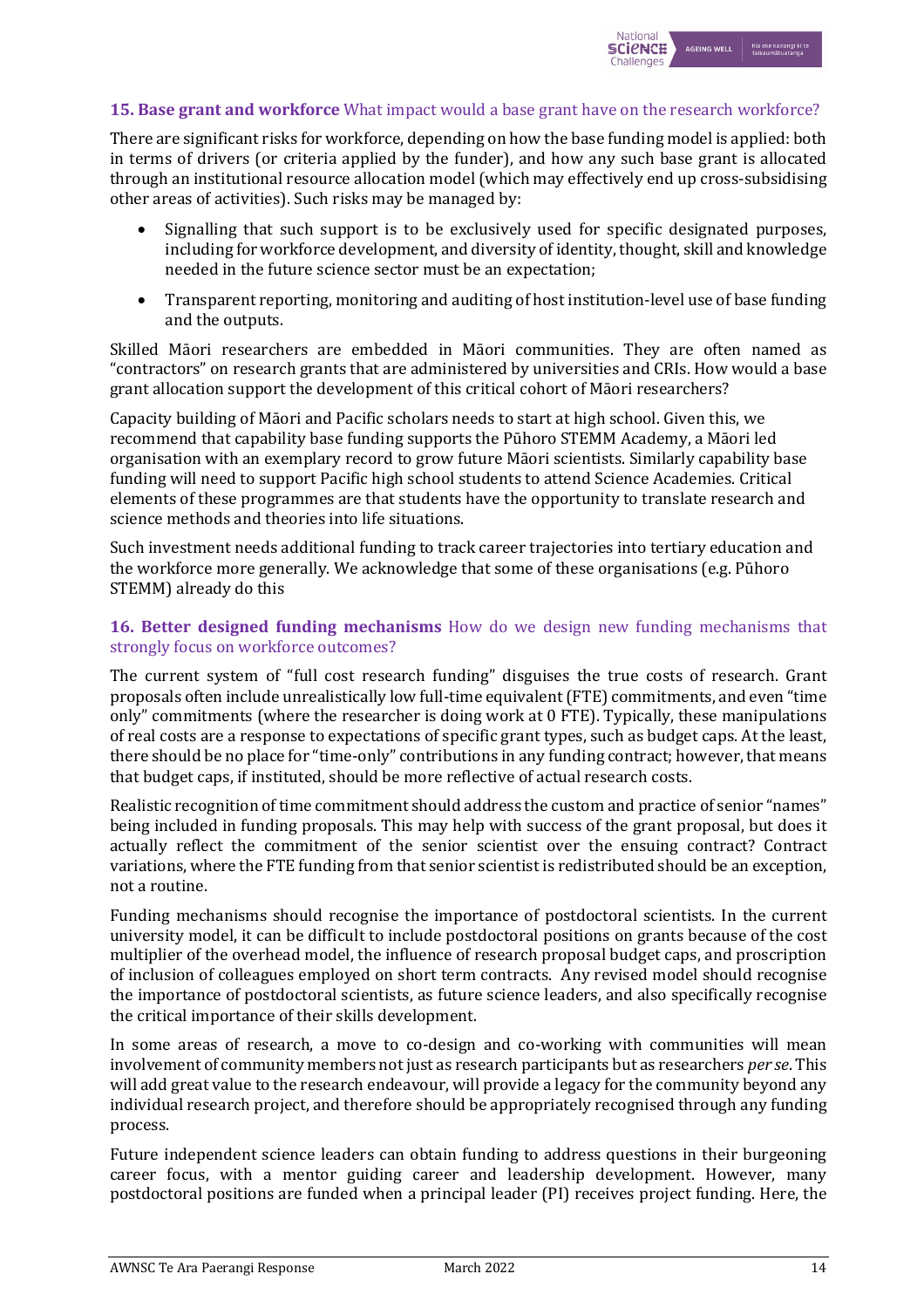

postdoctoral fellow is conducting research that the PI is leading, rather than allowing for the development of a personal niche area of expertise. Both approaches to funding postdoctoral positions are valid; however, is the relative proportion of currently available funding appropriate to foster the requisite development of future science leaders?

To enable diverse skill development, some scholarships or fellowships could allow secondments/placements (e.g. of researchers to policy agency) to fill gaps within the broader definition of the science sector.

Aotearoa NZ currently provides limited support for individual career transition, by which we mean the shift from working for a team leader, to heading independent research. Rutherford Discovery Fellowships and HRC's Sir Charles Hercus Fellowships contribute, but are restricted in number and career stage. Other jurisdictions provide greater opportunities that might be considered in redesigning research workforce support, particularly focusing on this career transition stage. Examples include the K99 awards (NIH, USA), Canada Research Chairs, and NHMRC (Australia) Investigator Grants. Increased support provided directly into career grants is worth considering as an alternative, or complement, to expecting institutions to direct base grants to sustaining the research workforce.